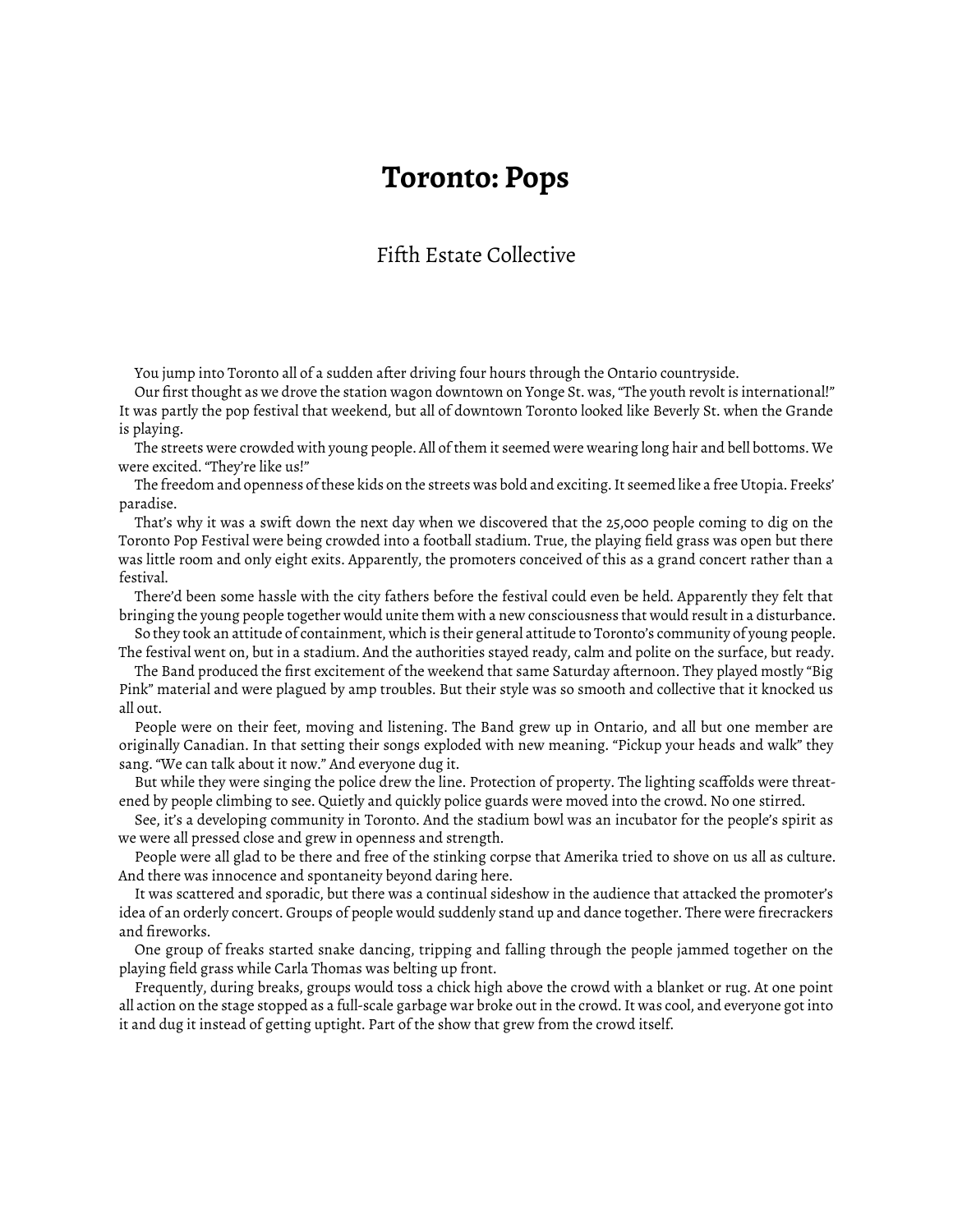But the community is developing and still has a very schizoid nature. In the evening in particular the old concert format took over—enforced by the crowd itself.

Before Blood Sweat and Tears appeared, people in one section who tried to dance like they had earlier were pulled down and passed overhead from hand to hand to the rear.

Blood Sweat and Tears has been pushed a lot in the area and the people have bought it. "The best band on the stage today," said the broadcaster MC. They came on and drew applause for their loud, but very, very traditional big band sounds.

In contrast, though, when Sly and the outtasite Family Stone had played the previous night, they had catalyzed all the energy running through the crowd.

Everyone was up and shouting. Sly, striding all over the stage, urged everyone to take the little V-sign. It went up everywhere (with revolutionary fists thrown in) on command. "Higher, Higher!"

Sly's message is reconciliation, but it was the Family Stone's hyped-up music that unified us all. They were called back once, and called back again as the overhead playing lights were switched on.

"They threatened us that the lights would go on if we didn't quit by a certain time," said Sly. "But anything we do in the dark we can do in the light. Right? So we're going to keep going."

"And the next time the chick says, 'Turn out the lights, I feel funny…: " Other crowd favorites were Chuck Berry who drew a ten-minute ovation from the 38,000 who came for the Sunday show, and Johnny Winter, who laid down a bad, bad set with his bottleneck blues guitar sounding like young Robert Johnson returned from the grave.

The missing link in Canada is a direction and unity of purpose. The Canadian young people are not pressed by a draft, the pigs, or a war in Vietnam, But they share a common enemy with fighting students, black people and young workers in the U.S. That is: Amerikan wealth is interested only in its own self-preservation.

For Amerikan capitalism there is no way to go but down. In Canada there is room to grow—so a temporary peace exists. But this peace is always in jeopardy because Amerikan wealth has a strangle-hold on the Canadian economy. When Canada wants to direct its own future conflict is inevitable.

Because of these differences, the Canadian youth revolt doesn't have the rough edge of the American movement. Often they couldn't understand the toughness in the American music.

SRC, for instance, came on hard. They started right in: "Don't forget the Motor City!" Scattered all over the bowl Detroiters were on their feet yelling and remaining standing while SRC ran an inspired set. They played familiar numbers, but they played them hard and blew back many there not used to Detroit power and energy.

Another group, Crow, from Minneapolis, played some incredible hyped-up music behind a lightning beat. They were brought on as, "This group hasn't slept for fifty hours." And their speed-freak pace left many in the audience behind. The songs were about love, and listeners wondered why love songs were timed to such a savage beat.

Latent feelings surfaced only once. Closing out a mediocre set, Dr. John the Nighttripper rushed back out to do his blockbuster, "The Patriotic Flag-Waver."

The crowd was restless with the political labeling that passed for satire, but when the doctor swung into "Oh Beautiful for Spacious Skies," the crowd ran him off the stage with cries of "Out! Out! Out!"

They know what the score is with U.S. imperialism. All they need is the mind to act. See what more events and a growing consciousness will hatch.

## **Coming Home**

"Where were you born? Do you have a draft card? Anything to declare? You'd better drive it over there to the right."

From the git-go, Amerika = police attack. Any freaks or radicals crossing back over the border from Toronto the following Monday were subjected to the same harassment.

Cars were lined up in front of the customs house for inspection. It certainly wasn't contraband Canadian Club they were looking for. They even knew most people were too smart to carry dope back over the border or had used it all anyway.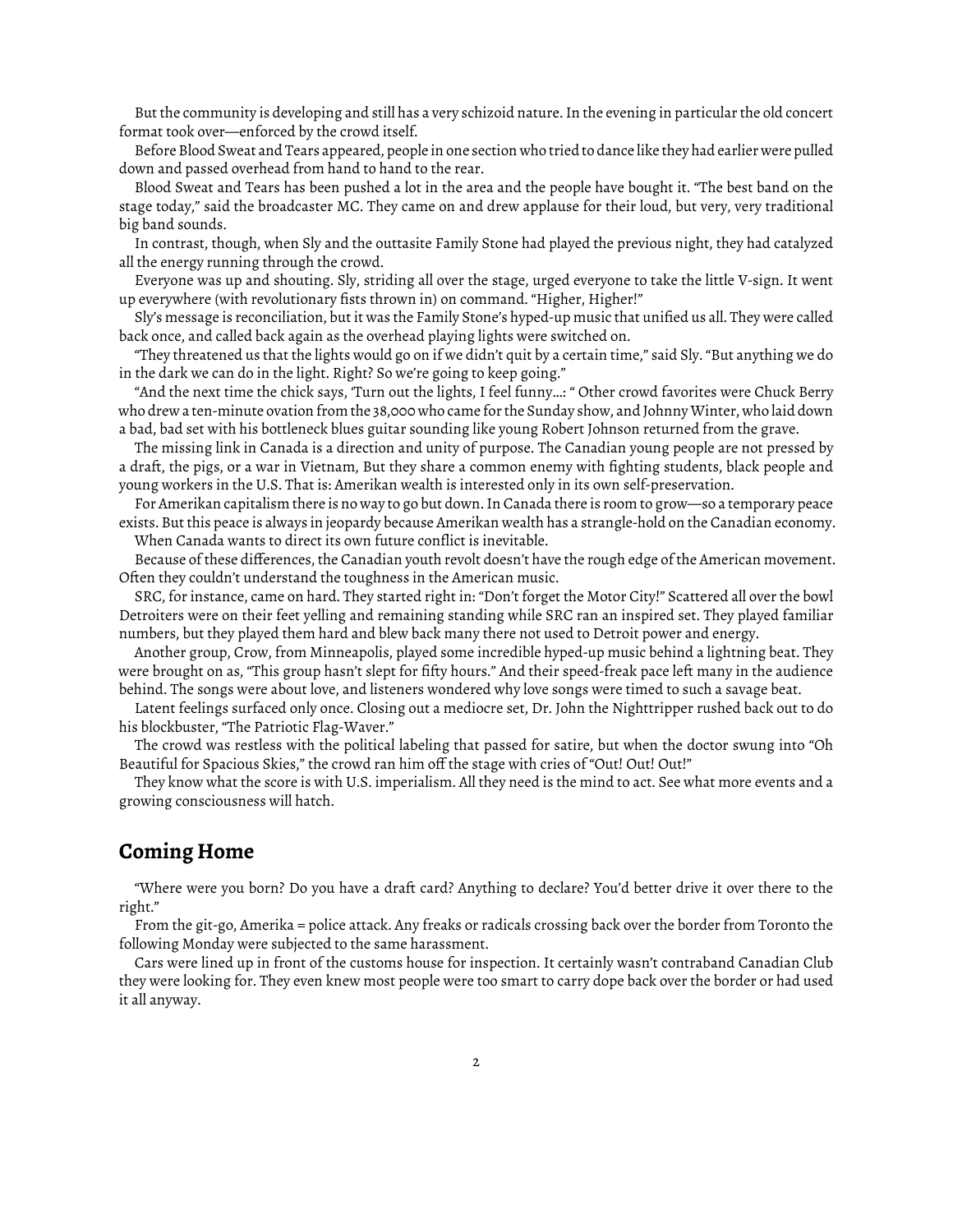They were searching for weak spots. Pressure points. "You don't have a draft card? I'm afraid we'll have to put in a report on this to the Justice Department,"

It took three-quarters of an hour in all we watched one guy detained because he didn't have enough ID cards. One chick was held up because she had several types of pills in the same bottle. All we could do was offer the name of a lawyer in case they ran into trouble.

Survival is still an issue in Amerika.